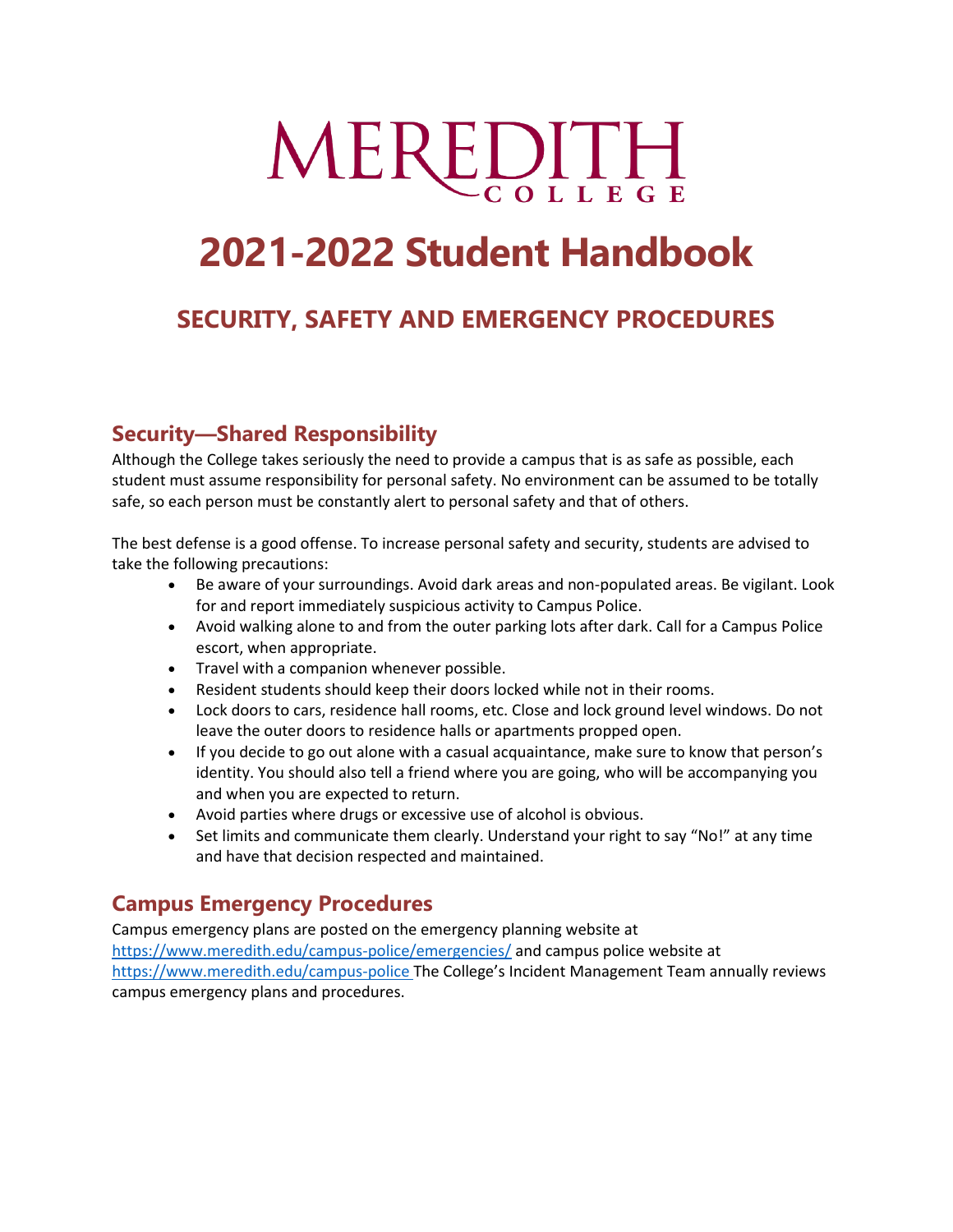# **On Campus Emergency Medical Procedures**

- In the event of an on-campus medical emergency, the campus community should contact Wake EMS by dialing 9-911 from a campus phone or 911 from any other phone and then contact Campus Police by dialing 8888 from a campus phone or 919-760-8888 from any other phone.
- In the event of any other on-campus emergency, the campus community should contact Campus Police by dialing 8888 from a campus phone or 919-760-8888 from any other phone.
- Residents also should call their residence director or the residence director on duty. The Residence Life Critical Response Team (RD on duty) can be reached at 919-612-6350. Call Campus Police at 8888, if there is no answer.
- Meredith College will follow the recommendations of EMS in decisions about transporting students to the hospital. The person receiving the services of EMS will be responsible for all fees.

# **Campus Closing Hours**

**Note: Access to campus at the front drive and at the back Faircloth entrance to campus may be restricted to limit the number of guests and visitors on campus to reduce the spread of COVID-19.**  Campus closing hours are 1 a.m. Sunday through Thursday, and 2 a.m. Friday and Saturday. As an additional security measure, Meredith is closed to the public at 11 p.m. daily. After 11 p.m., all cars entering campus must stop at the gatehouse. The Oaks residents must be acknowledged by the officer before proceeding. Only those cars with justifiable reasons may continue onto campus.

The Campus Police gatehouse includes electronic gate arms and a license plate reader camera. The electronic gate arms allows Campus Police staff to control all inbound and outbound traffic in and out of campus as well as shut down all vehicle traffic in times of emergencies. The license plate reader camera records license plates of all vehicles entering campus.

For Residence Hall students and commuter students entering campus after 11 p.m. each night:

- Meredith students present Meredith ID, driver's license, or other proper identification to security at the gate house. Students are encouraged never to leave campus without their Meredith ID. Any student returning to campus after hours without a Meredith ID will be fined \$10.
- Persons other than Meredith students must present their drivers' license or other proper identification, which will be retained by campus police until they leave campus. No one will be allowed to enter campus without proper identification.
- Cars should proceed to the appropriate designated campus location. If uncertain, ask the Campus Police/Security officer at the gatehouse.
- If the driver of the car is a Meredith student, the student proceeds to her designated parking lot.
- If the driver is not a Meredith student and is dropping off a Meredith student, s/he proceeds to the residence hall of the Meredith student(s); drops off passenger(s); returns immediately to gatehouse to reclaim ID; exits campus.
- Meredith student(s) then proceed(s) to the entry door of the residence hall.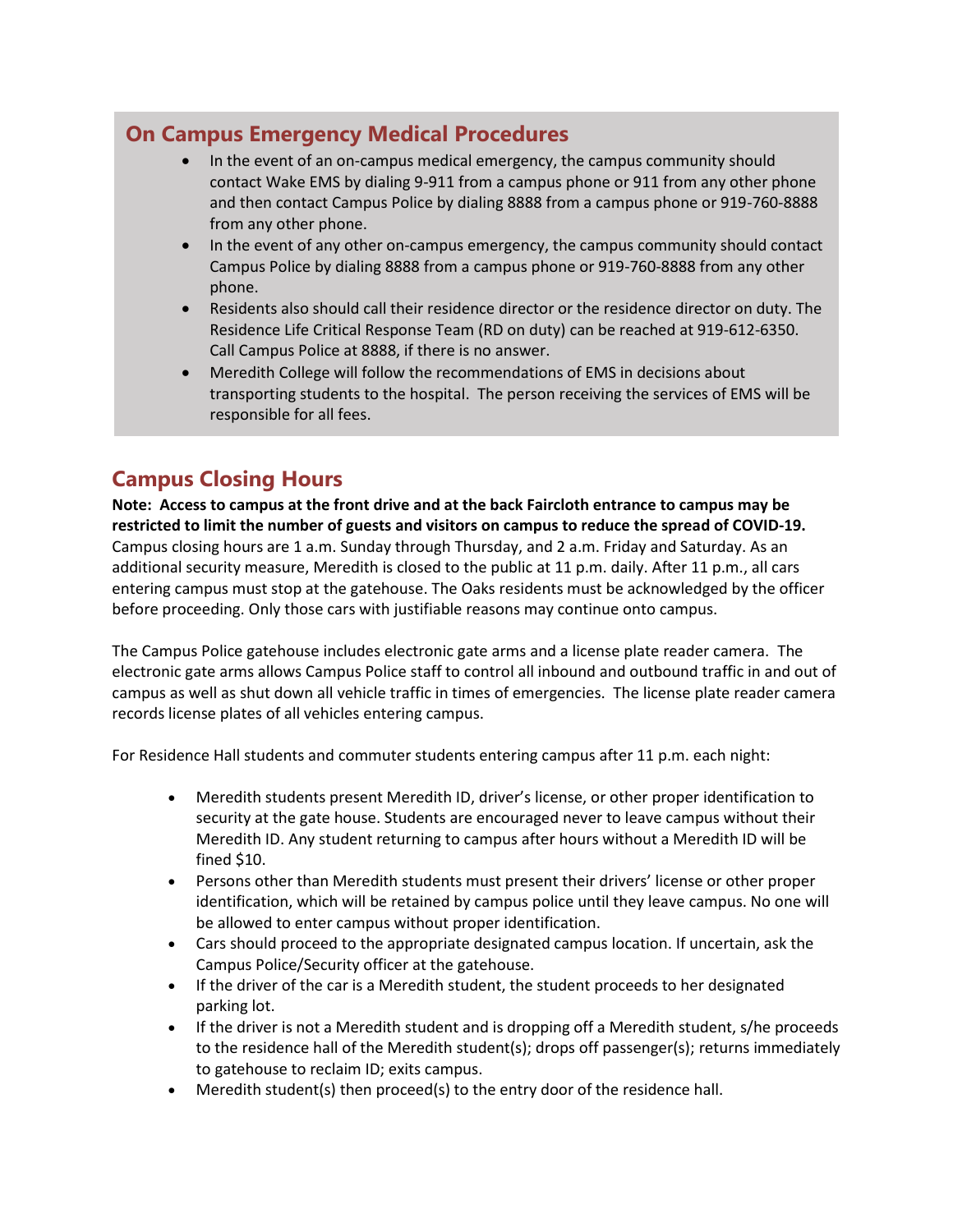- The Faircloth gate will be locked nightly at 11 p.m. and opened at 6:00 a.m. During holidays and other specified times, the Faircloth Gate may be locked earlier in the day or remain locked all day. **Note: the Faircloth Gate may be closed during 2021-22 year to limit access to campus and spread of COVID-19. Vehicles may enter through the front drive gate.**
- The Wade pedestrian gate is locked at 10 p.m. and opened at 5:30 a.m. During holidays and other specified times, the Wade Gate may be locked earlier in the day or remain locked all day.
- The Greenway Gates are open from dawn to dusk. When the Greenway Gates are locked, the Greenway is officially closed. All patrons must exit immediately.

All campus classroom buildings will normally be opened at 7 a.m. and locked at 11 p.m., during school sessions. At 11 p.m., a Meredith student who is in a classroom building may remain there if the student has a Meredith ID in her/his possession, reports her/his specific location to Campus Police (8888), and is accompanied by another Meredith student (with ID), who is within sight at all times. (All students are encouraged to work with a partner anytime they are in a classroom building after dark.)

It is the student's responsibility to ensure that any door that is exited locks behind the student.

This schedule applies only during the regular academic calendar (holidays excluded) and does not include the library. Check at those locations for current hours.

- Johnson Hall is open by 7 a.m. and locked most evenings at 6 p.m. The Faircloth Gate is opened at 6 a.m. and locked each evening at 11 p.m. During holidays and other specified times, the Faircloth Gate may be locked earlier in the day.
- Residence halls are locked 24 hours daily. Access is by Meredith CamCard at specified doors. Check the College calendar for special lockup times related to holidays.

Students may only enter and exit residence halls via doors with CamCard readers.

# **Missing Student Notification Policy**

Meredith College takes student safety very seriously. If a member of the College community has reason to believe that a Meredith student who resides in on-campus housing is missing, he or she should immediately notify Meredith College Campus Police at 919-760- 8888. Campus Police, in conjunction with College Programs staff (residence life staff, Dean of Students, etc.), will initiate an investigation which will include the following:

- Conduct a welfare check in the student's on-campus residence.
- Attempt to contact the missing student via her phone numbers on file in the Office of Residence Life and/or the Office of the Registrar.
- Call or speak in person with known contacts such as roommate, suitemates, apartment mates, and friends.
- Contact student employer, if known.
- Contact the student's professors to gather information about the student's recent class attendance.
- If the student has a vehicle, Campus Police will attempt to locate the vehicle on campus.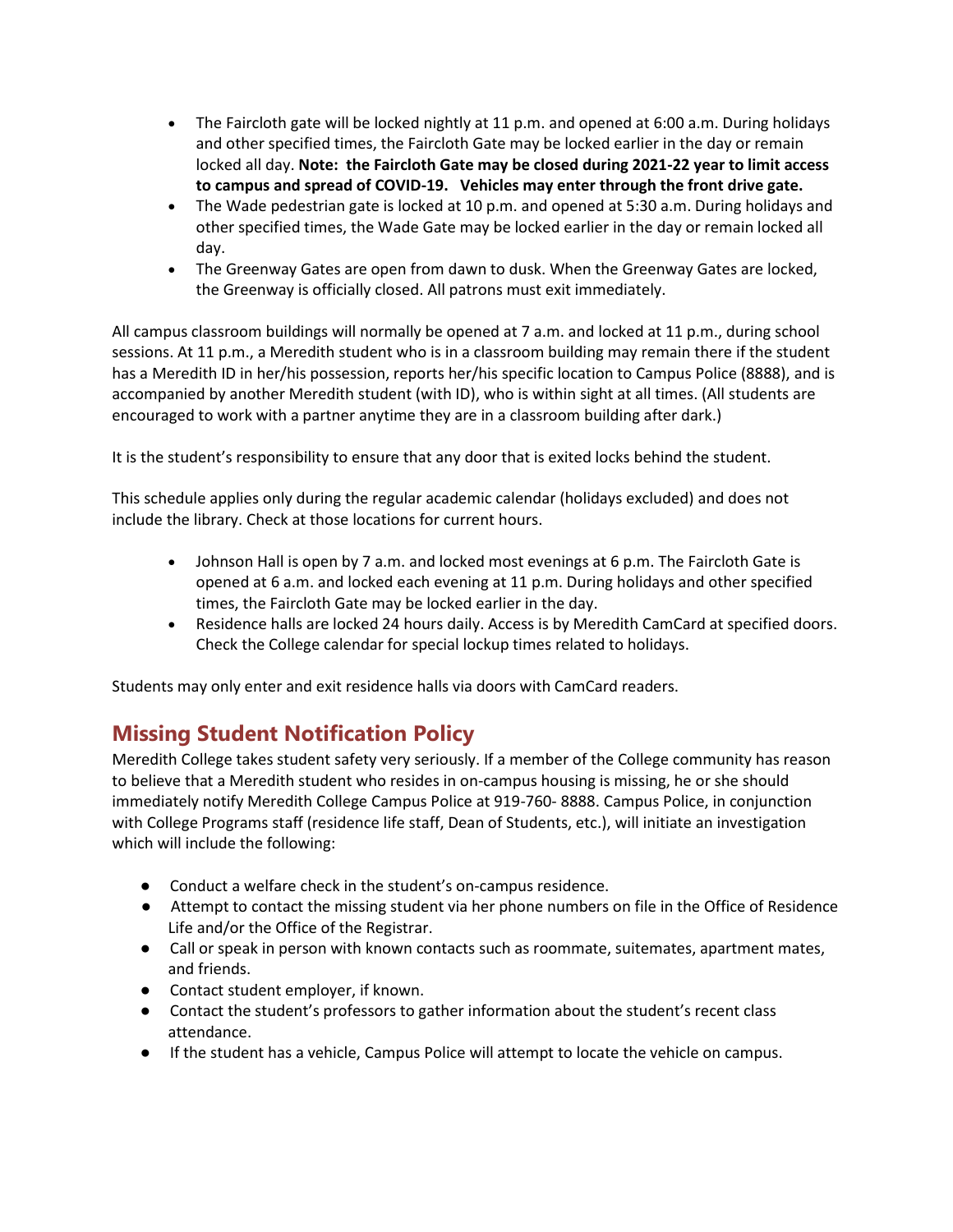In the event a student under 18 years of age and not emancipated, Meredith College must notify a custodial parent or guardian within 24 hours of the determination that the student is missing, in addition to notifying any additional contact person designated by the student. For all missing students, Meredith College will notify the local law enforcement agency within 24 hours of the determination that the student is missing, unless the local law enforcement agency was the entity that made the determination that the student is missing.

If the student cannot be located after reasonable efforts, the Dean of Students or the Chief of Campus Police will then contact the student's missing person contacts no later than 24 hours after the student has been determined to be missing. If a confidential missing person contact has been listed by the student and the student is over the age of 18, that person will be contacted. If the missing student is under the age of 18 and is not an emancipated individual, the Dean of Students or the Chief of Campus Police will notify the student's parents or legal guardians, in addition to notifying any additional contact person designated by the student. If the investigation indicates that a student is missing, Campus Police will file a Missing Person's Report with the Raleigh Police Department.

In addition to registering an emergency contact with the Office of Residence Life, students residing in on-campus housing have the option to identify confidentially an individual to be contacted by Meredith College in the event the student is determined to be missing for more than 24 hours. If a student has identified such an individual, the College will notify that person no later than 24 hours after the student is determined to be missing. Students who wish to identify a confidential contact may do so through adding the name and contact information on the emergency contact form completed by the student when moving into the on-campus residence, or by contacting the Office of Residence Life at 919-760- 8633. A student's confidential contact information will be registered confidentially and this information will be accessible only by authorized campus officials and law enforcement and that it may not be disclosed outside of a missing person investigation as appropriate.

Regardless of whether the student has identified a contact person, is above the age of 18, or is an emancipated minor, Meredith College will inform the Raleigh Police Department that the student is missing within 24 hours.

# **Card Access to Residence Halls**

In an effort to provide as secure a living environment as possible, all residence halls are locked 24 hours a day. Students access the building through specially-equipped doors using their CamCards. Students must exercise utmost care to protect their CamCards and immediately report any lost or stolen card to the CamCard office. Students pulling on doors in order to gain entry and breaking the lock will be subject to judicial action. Check the College calendar for special lockup times related to holidays. CamCards must not be given to another person for use.

Important—Please Note: Any student returning to campus after hours without her Meredith ID will be fined \$10. She will have 72 hours in which to appeal her fine to security before the charge is forwarded to the Accounting Office.

# **Access to Apartments**

The apartment building main doors will be open for resident and guest access. Exterior doors and interior hall doors will be locked 24-hours a day and can be accessed by an apartment resident using her CamCard. CamCards must not be given to another person for use.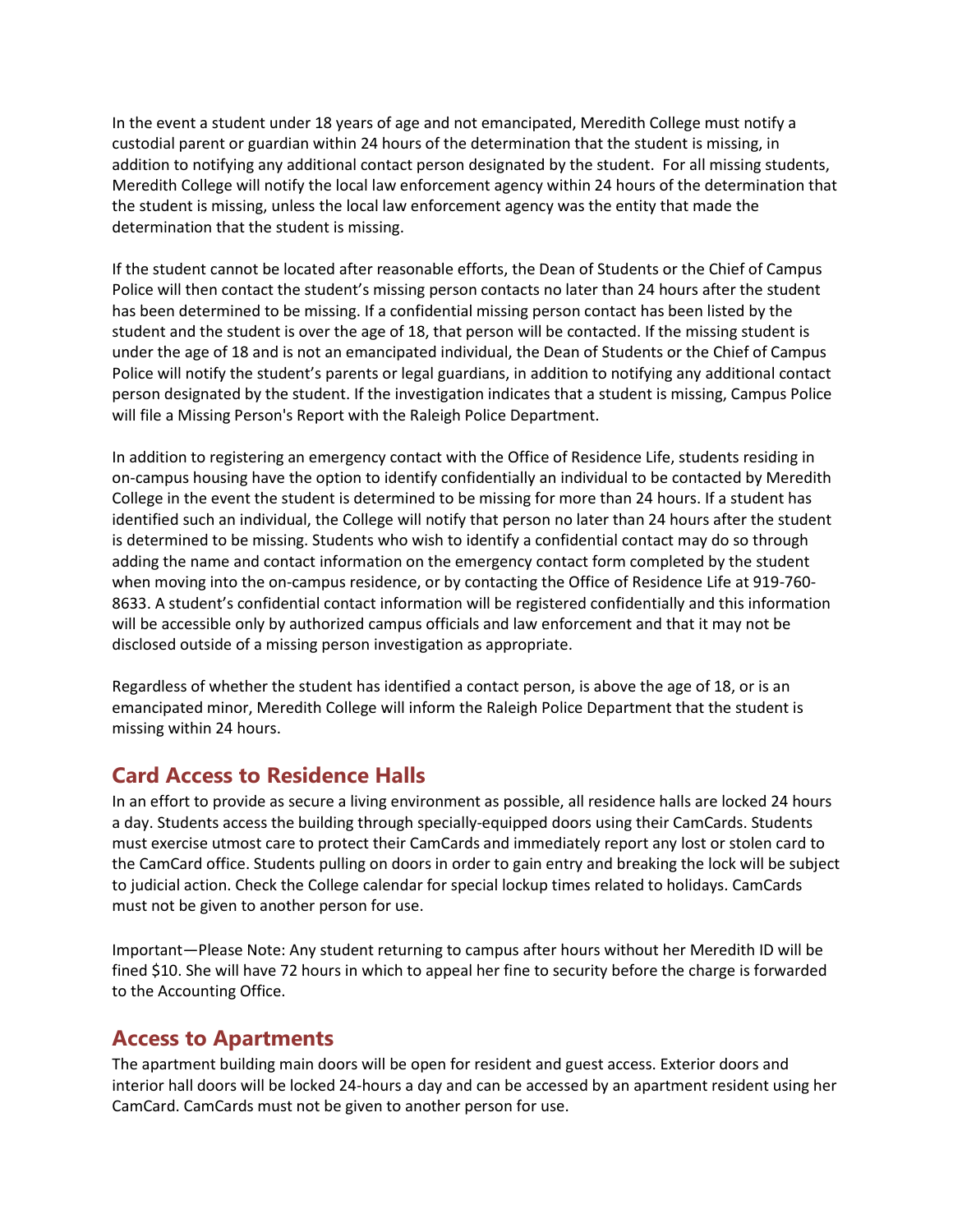# **Emergency Notification Systems**

Meredith College has several methods of notifying students, faculty and staff in the event of an emergency. **Note: Notifications related to COVID-19 will be posted on the College's Staying Strong web site.** 

#### **Emergency Notification through Voicemail, Email and Text Messaging**

MC Alert allows Meredith to convey time-sensitive information within minutes. MC Alert messages will be sent out for campus emergencies as well as college closings and delays. With MC Alert, Meredith can schedule, send and track voicemail, email and text messages for all members of the campus community who have registered with MC Alert. Students are strongly encouraged to register for MC Alert: <https://www.meredith.edu/emergency-planning/mc-alert>

These messages are sent via four different modes of communication:

- Voice messages to home, work and/or cell phones
- Text messages to cell phones and other text-based devices
- Written messages to e-mail accounts
- Messages to receiving devices for the hearing impaired.

#### **Campus Alarm Warning System**

Meredith has a siren warning system that allows the College to issue sixty (60) second audible warnings for incidents involving safety and security issues. This system has both alarm and voice warning capability. When the campus siren is activated, individuals should move to the closest safe and secure location. Please refer to the Shelter in Place procedures for more information:

#### <https://www.meredith.edu/emergency-planning/shelter-in-place-procedures>

# **Personal Property**

Students who experience theft or loss of personal property should alert campus police as soon as possible. Meredith is not responsible for damage, loss or theft of personal property of students. Students and their families are encouraged to make sure that all insurance policies are current, including those that cover residence hall/apartment property or vehicles. If a student has evidence that another student is responsible for theft or damage to another's personal property, the student should alert campus police and the solicitor general of the Honor Council.

# **Fire Emergency Procedures**

**In case of fire:**  *If YOU discover the fire***:**

- Activate the nearest alarm.
- Get out of the building immediately if fire is threatening.
- Call 911.
- Alert Campus Police at 919-760-8888 or 8888 from a campus phone. Also alert residence director for a residence hall fire or apartment manager for an apartment fire.
- If it is a small fire, use a fire extinguisher.
- If it is a large fire, exit the building.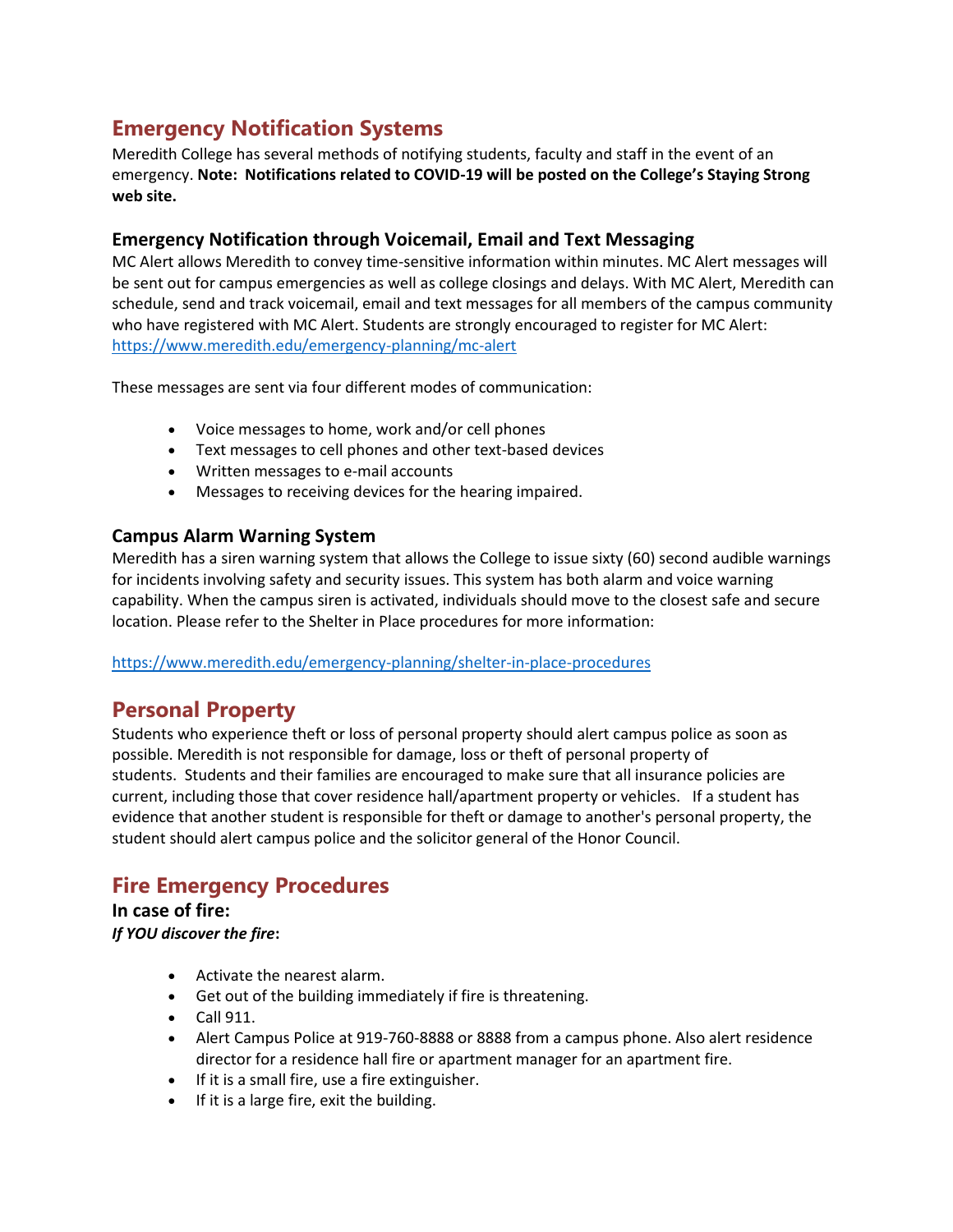- Before leaving a room, check the doorknob to see if it is hot. If hot, do not open; go to the window and wait for the firefighters to rescue. Do not try to jump or climb down. (With the door closed, you are not in immediate danger).
- If smoke is beginning to fill the hallway as you evacuate, grab something to help filter the smoke. If you get caught in heavy smoke, crawl to the nearest exit.
- If fire blocks your nearest exit, go immediately to the next closest exit.
- If evacuating a residence hall, meet the resident assistant at the evacuation meeting point; if evacuating the apartment building, meet a staff person outside the building at the designated meeting point.

#### **During a fire drill:**

#### *Students*

- Close windows.
- Turn off all lights except overhead.
- Close door when leaving.
- Walk rapidly (do not run) out of the building. The first person to reach the door should hold it open for others.
- When evacuating a residence hall, meet the resident assistant at the evacuation meeting place. If evacuating the apartment building, meet a staff person outside the building at the designated meeting point.
- Wait to return for the "all-clear signal" from a person in authority to return.

*Please Note: Students should be aware that it is against the law to activate a fire alarm when there is no fire.*

#### *Information for resident students regarding procedures during fire drills or real fires:*

#### **Residents Housing Association**

- Coordinates check of fire alarm equipment with the director of residence life, campus police, and facilities services during the first week of school.
- Designates the date and time for the drill and announces it at the regular meeting of the RHA Executive Board.
- Explains procedure to the residence hall presidents.
- Informs security and RD on duty prior to the fire drill.
- Informs the director of residence life of the fire drill.
- Designates outside evacuation meeting places for each hall to line up in single-file line.

#### **Residence Hall Presidents**

- Conduct fire procedures training for resident assistants, fire marshals, and residence directors.
- Locate fire alarms for the residence hall; know how to operate them and check to make sure they are working correctly (check with the Residents Housing Association Chief Fire Marshal) Check fire extinguishers on each hall of the residence halls periodically to see that they are functional.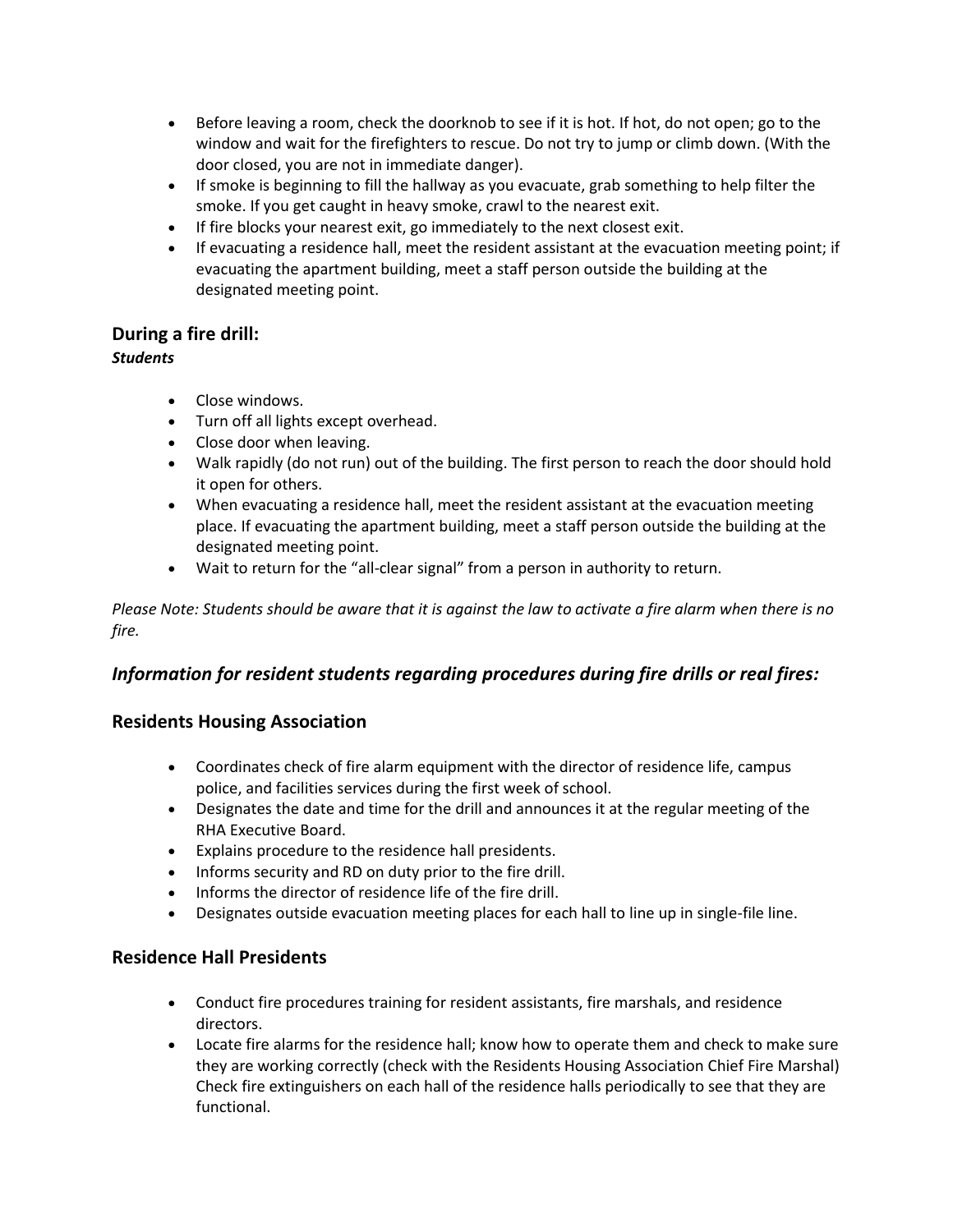- Make sure resident assistants have chosen fire marshal suites.
- Inform the hall of designated outside evacuation meeting place for hall residents to line up in single file.
- Sound alarm at the designated time and move to designated evacuation meeting place.
- Receive reports from resident assistants.
- Relay any necessary information to residence directors, security and firefighters.
- In a fire drill, at the signal of the Residents Housing Association chair, deactivate the alarm to signal the end of the drill.

#### **Fire Marshal**

- Check rooms to make sure all students are out and make note of any locked doors.
- Knock on locked doors or closed doors.
- Close windows and turn off overhead lights in each room.
- Close doors to each room.
- Go directly to the resident assistant and report when all rooms are clear.

#### **Resident Assistants**

- Move quickly to the evacuation meeting point.
- Receive reports from fire marshals and account for all students on the hall using hall roster.
- Report to the residence hall president evacuation times and problems (in real fire, i.e., the possibility of students still in building, etc.). Remain at the assigned position until instructed to return to the residence hall.

#### **Chief Fire Marshal**

- Records the time of each residence hall's departure.
- Receives reports from the residence hall presidents regarding evacuation after the fire drill.
- Keeps careful records of all fire drills and forwards copies of these records to the director of residence life.

#### **Apartment Residents**

Students residing in on-campus apartments will receive specific fire safety information from The Oaks staff.

#### **Fire Alarm System Policies**

Students should be aware that it is against the law to activate a fire alarm when there is no fire. It is also against the law to tamper with fire safety equipment, including automatic door closure hardware.

#### **Fire Drill Policy**

Fire drills are held frequently for the safety of all students. Any student who does not leave the residence hall or apartment during a fire drill will be subject to a maximum penalty of \$50. Repeated failure to cooperate in the fire drill procedures will result in judicial action.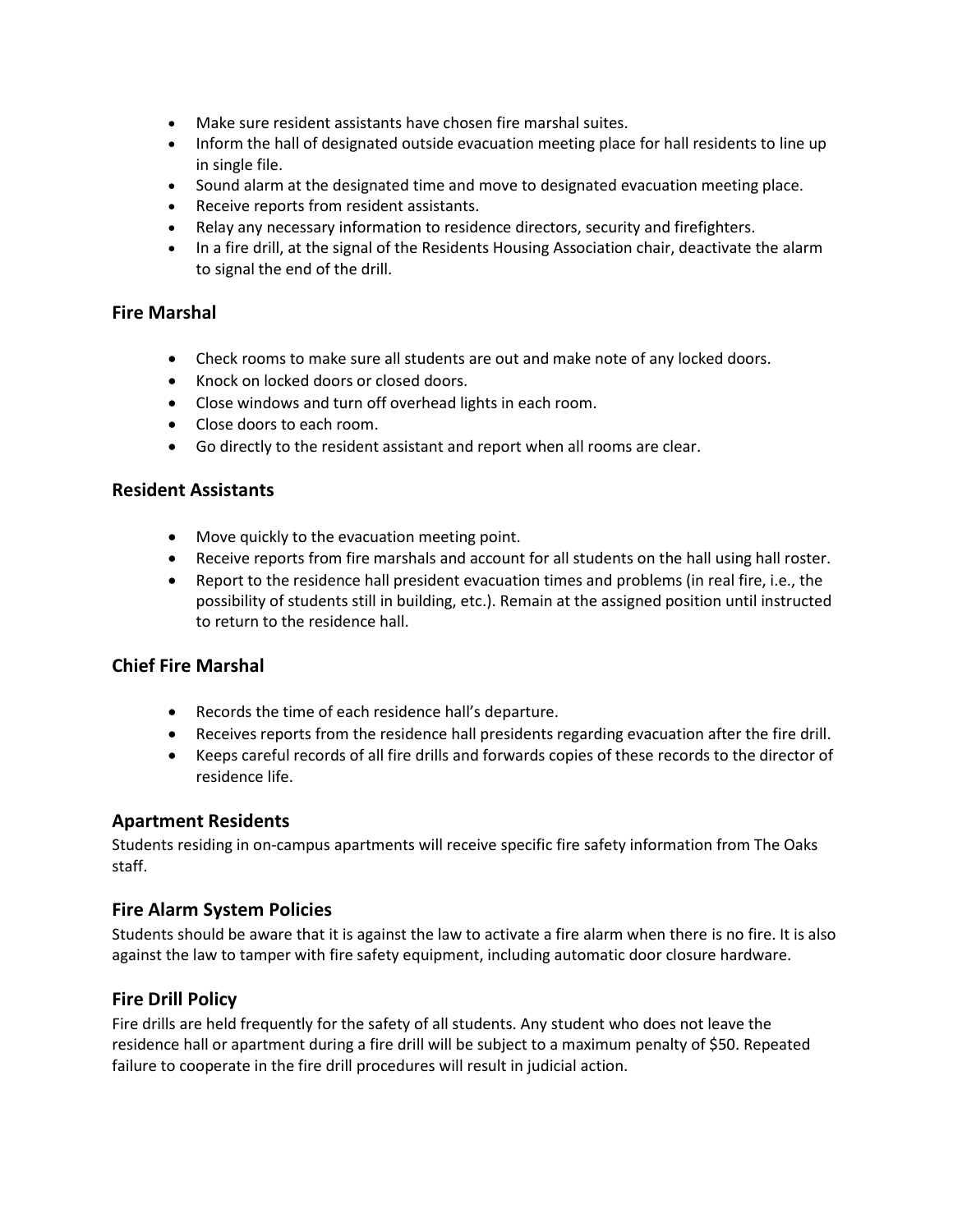# **Hurricane Safety**

Unlike a tornado, a hurricane usually allows warning, and you can adequately prepare to evacuate or to take shelter and secure belongings.

- 1. Cooperate with staff and Campus Police as needed.
- 2. Have a battery-operated radio available to listen to for information regarding the storm or access timely weather notifications through a smart phone or device.
- 3. Keep windows and doors closed.
- 4. Unless otherwise instructed, stay inside the residence hall.
- 5. Move to the first floor if necessary.
- 6. See your residence hall staff for further instructions.
- 7. Keep cell phone charged.

#### **Shelter-in-Place Procedures**

The purpose of an emergency shelter-in-place alert on campus is to limit human exposure to an apparent life-threatening, hostile or hazardous situation. A shelter-in-place alert is necessary in situations where there is reason to believe that exiting a sheltered area will expose individuals to greater danger than remaining in place.

The primary authority to initiate a shelter-in-place order will be Campus Police. Should the situation warrant it, all faculty and staff have the authority to initiate an emergency shelter-in-place alert.

Situations where an emergency shelter-in-place order may be warranted include but are not limited to:

- A. observing an armed intruder or shooter,
- B. a serious crime being committed in close proximity to campus, or
- C. any situation where exposure to outside hazards may endanger staff, faculty, students and/or visitors.

Anyone observing any one of these situations should immediately call Campus Police at (919) 760-8888 and be prepared to answer detailed questions to describe the location and description of the perpetrator or event. (See Initial Action/Reporting Procedures below.)

The Meredith Campus Community will be notified throug[h MC Alert,](https://www.meredith.edu/emergency-planning/mc-alert/) our campus emergency notification system. In addition, individuals may be told by Campus Police personnel and/or Staff to go into lockdown, and encounter security personnel making their "lockdown rounds." However, Campus Police personnel will be performing critical duties, locking buildings and communicating with other law enforcement agencies during the lockdown and may not be able to stop and provide individual directions. Therefore, it is important to know and follow the steps listed below. Should circumstances prevent the "Lockdown" of a particular building, the Campus Police personnel will take appropriate steps to secure the building.

If an intruder on campus is actively causing deadly harm or the threat of imminent deadly harm to people, you must immediately seek cover and call or contact Meredith College Campus Police at (919) 760-8888 (extension 8888, from any campus phone). Give as many details as possible relative to location, number of assailants, means of aggression, and other pertinent information.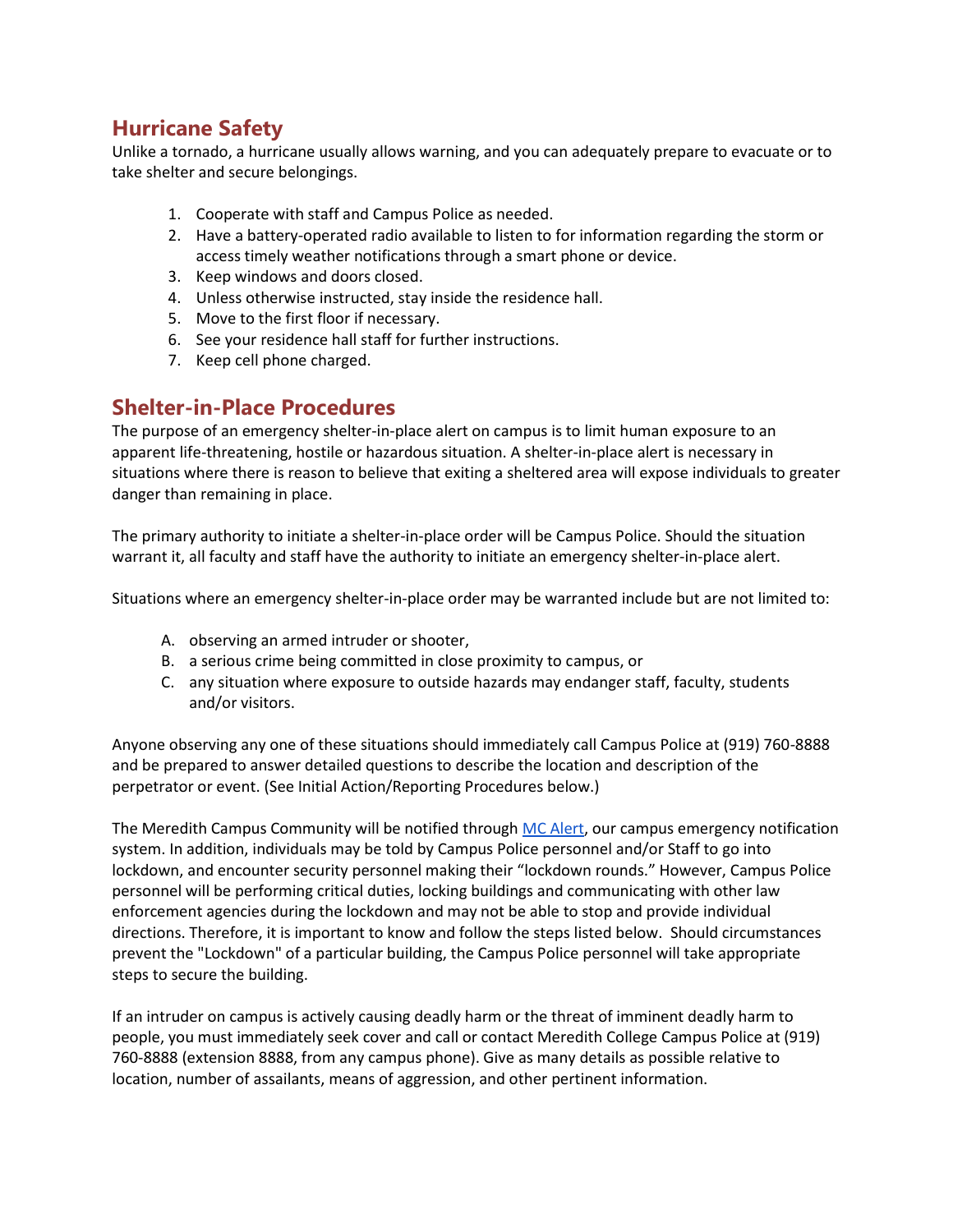General instructions for individuals on campus during an emergency lockdown:

- Remain calm.
- Silence phones/devices. Be alert to MC Alert text messages.
- Do not sound the fire alarm to evacuate the building. People may be placed in harm's way if they are attempting to evacuate the building. If a fire alarm does go off during a lockdown, do not evacuate unless you detect smoke.
- Do not gather in open areas or hallways. These ARE NOT areas of shelter.
- Stay away from windows and doors.
- Do not leave until police or security contact you to confirm it is safe; follow instructions from police or security.

Specific instructions will be based upon the crime or incident that is or has recently occurred. Individuals should follow instructions given by Campus Police or through MC Alert. Every person facing a dangerous situation must be prepared to take direct responsibility for his or her own personal safety and security. Students are encouraged to review actions to take in situations involving an active shooter[: What to do](https://www.meredith.edu/emergency-planning/preparing-for-an-active-shooter-threatening-individual/)  [in case of an active shooter or other violent situation occurs](https://www.meredith.edu/emergency-planning/preparing-for-an-active-shooter-threatening-individual/)

Hazardous Materials Incident: In case of a hazardous waste spill, the campus community may be asked to shelter-in-place. Specific instructions or containment procedures are to be given via MC Alert based upon the specific hazardous materials-related incident that has occurred or is actively occurring.

# **Snowstorm / Ice Safety**

Use common sense when enjoying a snowfall, and consider your own safety and that of others.

- Stay away from windows and doors in the event of high winds and falling limbs.
- Do not attempt to drive on campus or off.
- Listen to the radio or TV or consult on-line media sources regarding the closing of classes. College delays and closings will also be communicated through the MC Alert notification system.
- In case of power failure, see your residence life or apartment staff for instructions.

# **Tornado Emergency Procedures**

Campus police have weather alert radios that emit an audible signal if the national weather bureau has issued a warning for our immediate area. Staff members will sound the emergency siren for an alert. When the siren is activated, individuals should move indoors immediately. A tornado watch means tornados are possible. A tornado warning means that a tornado has been sighted in the warning area.

#### **If a tornado watch is issued,** *prepare to protect yourself***:**

- 1. Keep the radio or TV or online sources tuned to weather announcements and register with a local TV station to receive local weather alerts on your smart phone or other device.
- 2. Keep a flashlight nearby in case the power goes out.
- 3. Be alert for changes in the weather.
- 4. Be prepared to move to a safe shelter.
- 5. See your residence hall staff for further instructions.